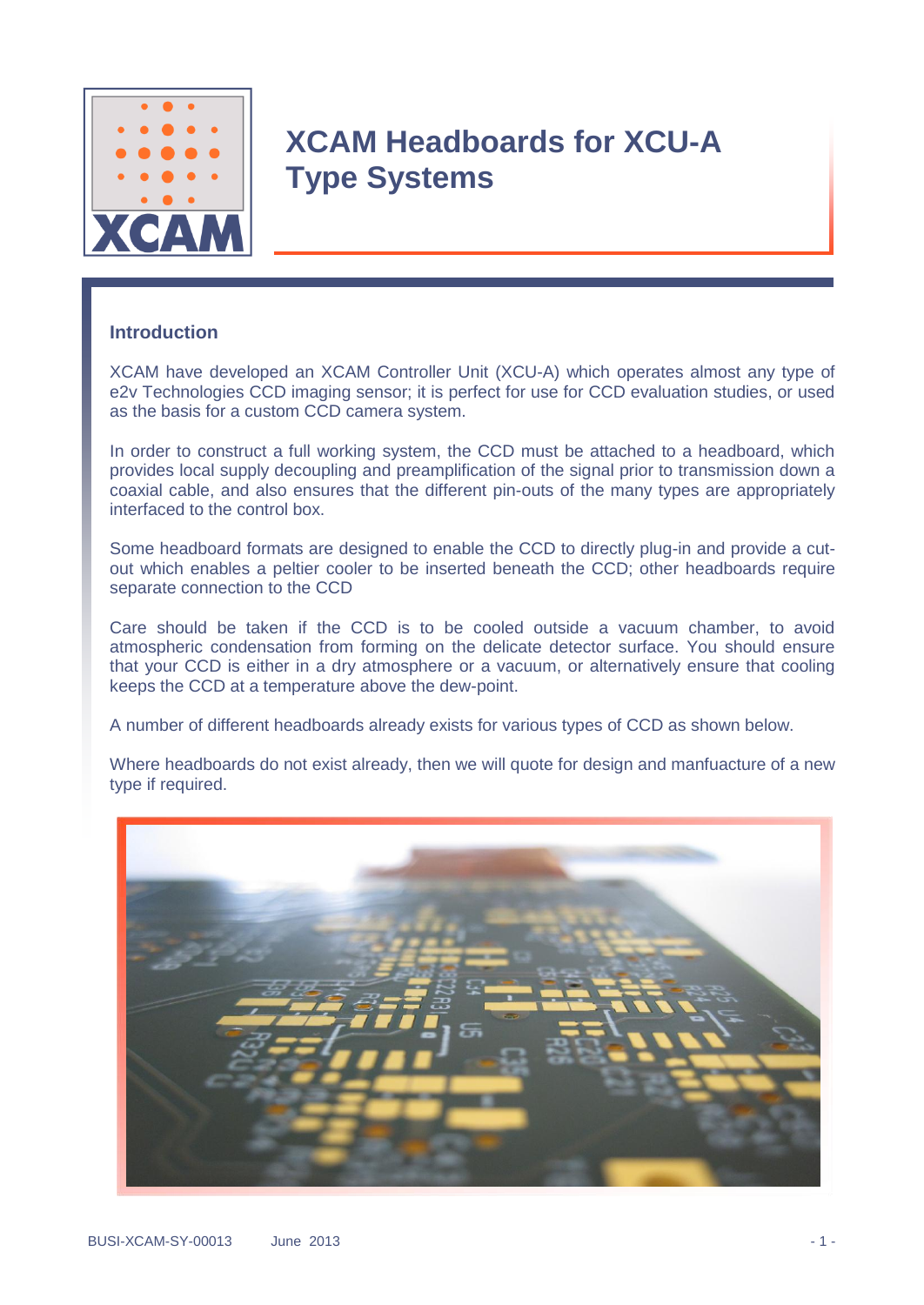

| E2v technologies CCD204-22 | Square board; CCD to be<br>cooled<br>mounted<br>and<br>separately             |  |
|----------------------------|-------------------------------------------------------------------------------|--|
| E2v technologies CCD224    | Square board; CCD to be<br>cooled<br>mounted<br>and<br>separately             |  |
| E2v technologies CCD30-11  | Round board; CCD plugs in<br><b>TEC</b><br>and<br>mounted<br>underneath       |  |
| E2v technologies CCD30-11  | Small format headboard; CCD<br>and TEC<br>be mounted<br>to<br>separately      |  |
| E2v technologies CCD38     | this<br>shown<br>for<br><b>As</b><br>encapsulated dental CCD                  |  |
| E2v technologies CCD4210   | Round headboard; CCD plugs<br>in and cut-out underneath for<br>peltier cooler |  |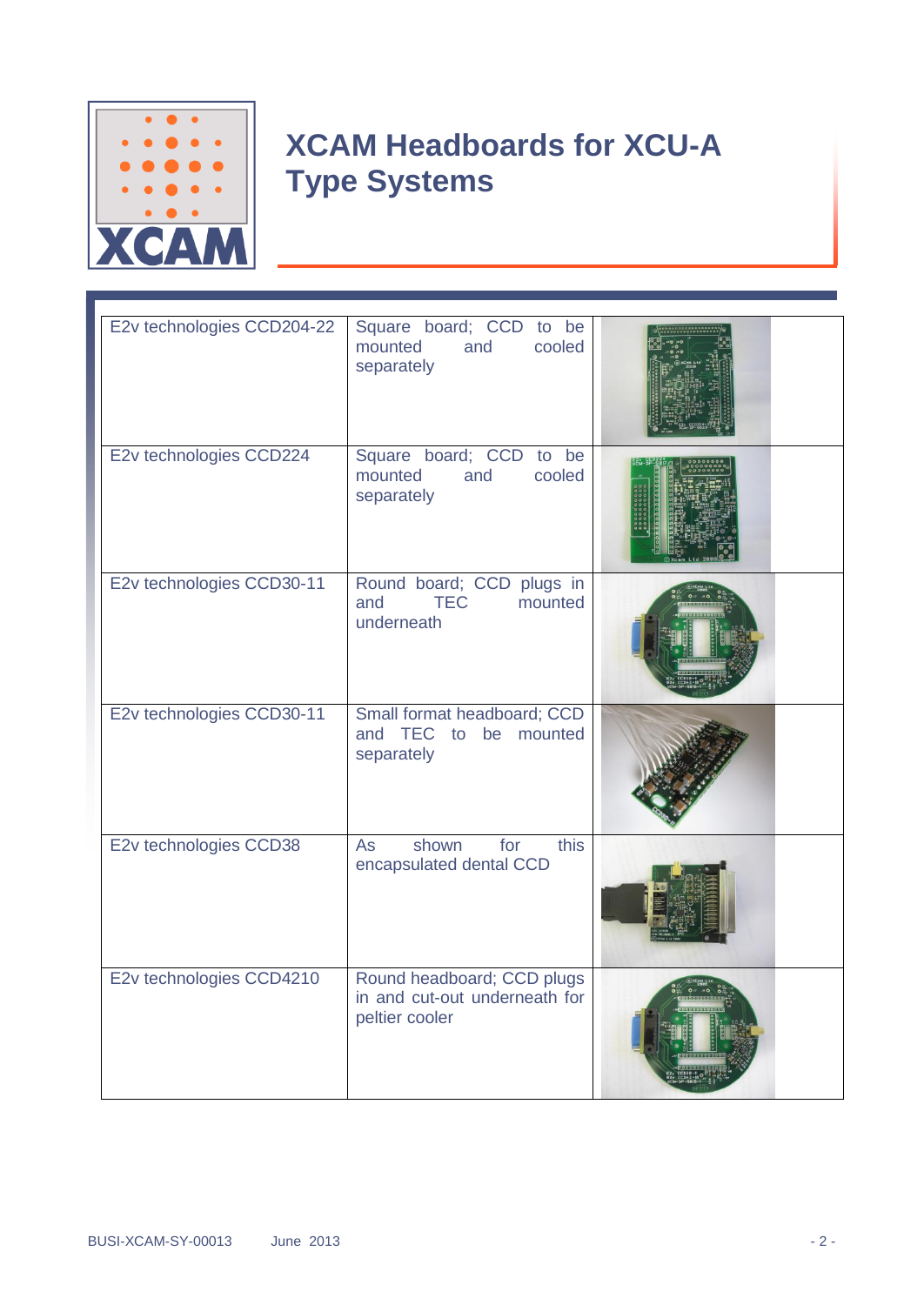

| E2v technologies CCD4210  | <b>CCD4210</b><br>board;<br>Dual<br>headboard designed to drive<br>two CCD4210, but separately<br>mounted and cooled                                   |             |
|---------------------------|--------------------------------------------------------------------------------------------------------------------------------------------------------|-------------|
| E2v technologies CCD44-82 | with<br>CCD44-82<br>For<br>use<br>custom ZIF socket supplied<br>by e2v technologies; CCD<br>and TEC to be mounted<br>separately                        |             |
| E2v technologies CCD47-20 | headboard;<br>Round<br><b>CCD</b><br>and<br>cut-out<br>plugs<br>in<br>underneath for peltier cooler                                                    |             |
| E2v technologies CCD47-20 | Board as<br>shown<br><b>CCD</b><br>cooled<br>mounted<br>and<br>separately                                                                              |             |
| E2v technologies CCD55-30 | Board as shown; CCD plus in<br>and cut-out for peltier                                                                                                 | ,,,,,,,,,,, |
| E2v technologies CCD57-10 | Board as<br>shown<br><b>CCD</b><br>$\overline{\phantom{0}}$<br>cooled<br>mounted<br>and<br>separately. This board could<br>be used for other CCD types |             |